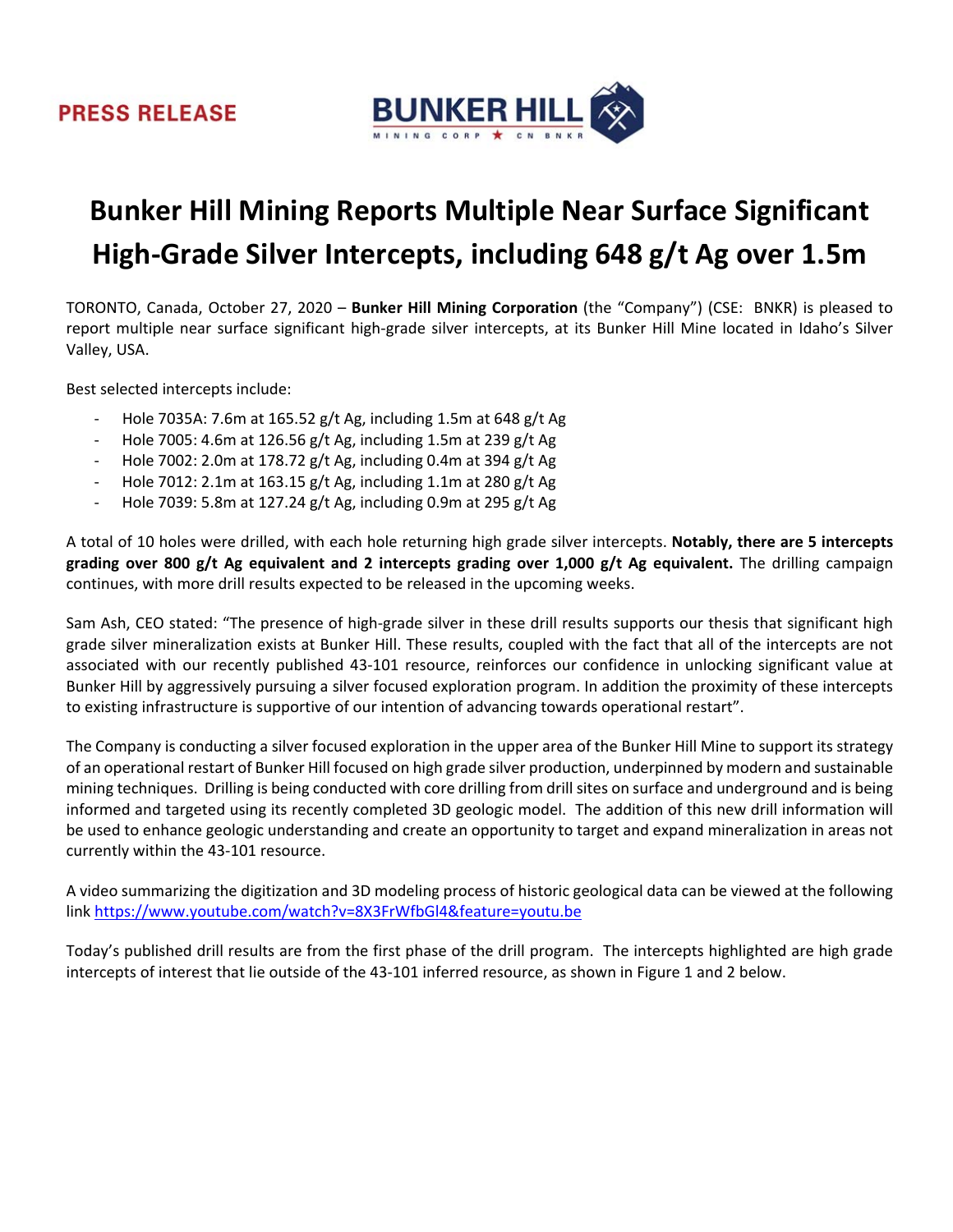



*Figure 1: High‐grade Silver Drilling Exploration Campaign (Phase 1)*

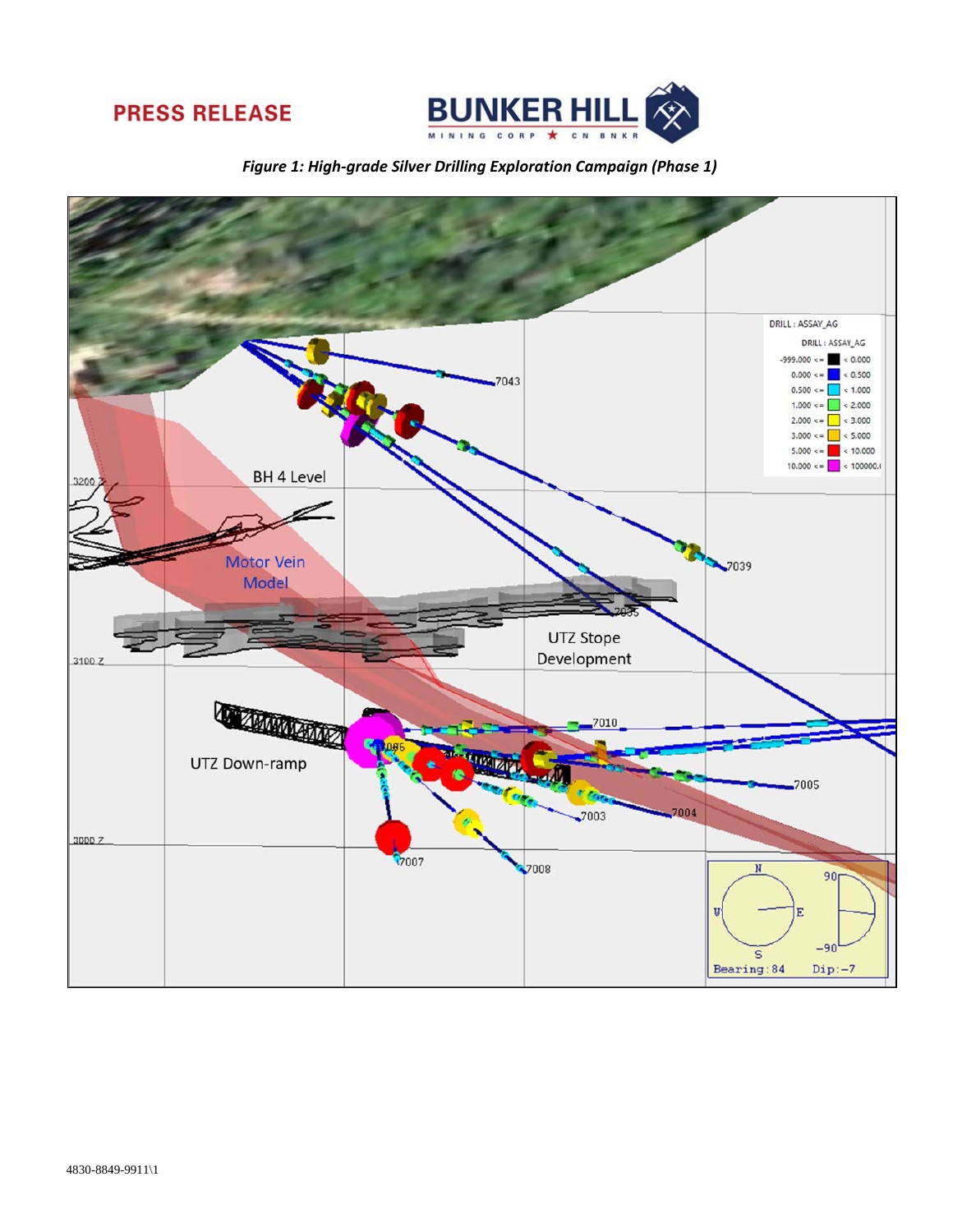



*Figure 2: High‐grade Silver Drilling Exploration Campaign (Phase 1)*

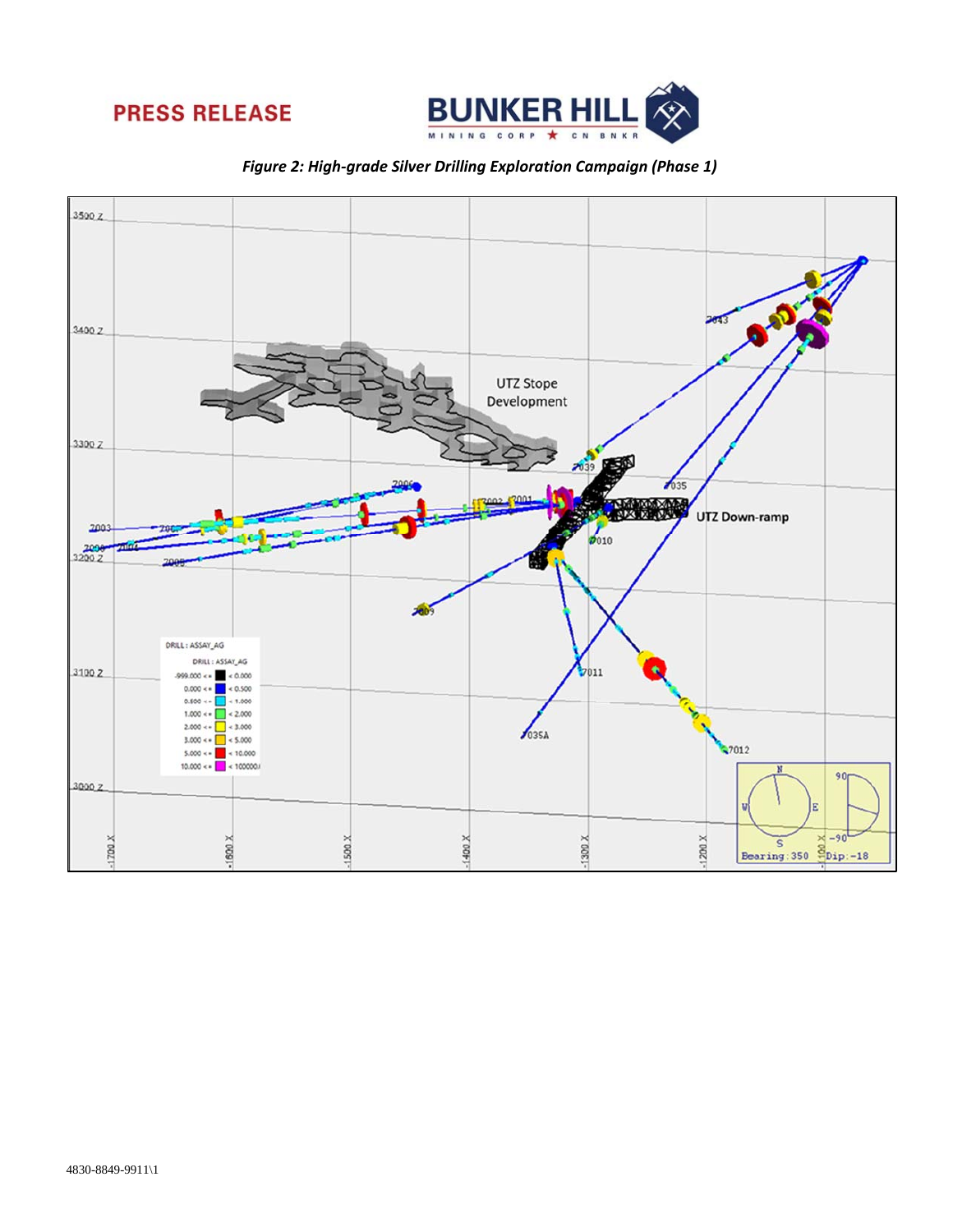

The below table summarizes the drill results:

| <b>Drill Hole</b> | From (m) | To (m)   | Interval (m) | Ag $(g/t)$ | Pb (%) | Zn (%) | Ag Eq $(g/t)$ |
|-------------------|----------|----------|--------------|------------|--------|--------|---------------|
| 7001              | 1.2      | 3.7      | 2.4          | 163.02     | 14.12  | 0.47   | 594.64        |
|                   |          |          |              |            |        |        |               |
|                   |          |          |              |            |        |        |               |
| Including         | 1.2      | 1.8      | 0.6          | 257.81     | 22.80  | 0.59   | 861.66        |
|                   |          |          |              |            |        |        |               |
| <b>Drill Hole</b> | From (m) | To $(m)$ | Interval (m) | Ag $(g/t)$ | Pb (%) | Zn (%) | Ag Eq $(g/t)$ |
| 7002              | 5.3      | 7.4      | 2.0          | 178.72     | 14.80  | 0.78   | 579.31        |
|                   |          |          |              |            |        |        |               |
| Including         | 7.0      | 7.4      | 0.4          | 393.75     | 38.70  | 0.08   | 1402.68       |
|                   |          |          |              |            |        |        |               |
|                   |          |          |              |            |        |        |               |
| <b>Drill Hole</b> | From (m) | To (m)   | Interval (m) | Ag $(g/t)$ | Pb (%) | Zn (%) | Ag Eq $(g/t)$ |
| 7003              | 23.5     | 29.3     | 5.8          | 104.84     | 14.21  | 1.36   | 441.17        |
|                   |          |          |              |            |        |        |               |
| Including         | 24.2     | 25.3     | $1.1\,$      | 154.69     | 23.10  | 0.14   | 777.94        |
|                   |          |          |              |            |        |        |               |
| <b>Drill Hole</b> | From (m) | To(m)    | Interval (m) | Ag $(g/t)$ | Pb (%) | Zn (%) | Ag Eq $(g/t)$ |
| 7005              | 47.9     | 52.5     | 4.6          | 126.56     | 12.35  | 0.30   | 456.07        |
|                   |          |          |              |            |        |        |               |
| Including         | 47.9     | 49.4     | 1.5          | 239.06     | 21.80  | 0.08   | 804.35        |
|                   |          |          |              |            |        |        |               |
|                   |          |          |              |            |        |        |               |
| <b>Drill Hole</b> | From (m) | To (m)   | Interval (m) | Ag $(g/t)$ | Pb (%) | Zn (%) | Ag Eq $(g/t)$ |
| 7008              | 50.0     | 56.7     | 6.7          | 62.17      | 7.61   | 15.03  | 689.77        |
|                   |          |          |              |            |        |        |               |
| Including         | 51.1     | 52.0     | 0.9          | 145.31     | 15.50  | 24.20  | 1237.28       |
|                   |          |          |              |            |        |        |               |
| <b>Drill Hole</b> | From (m) | To(m)    | Interval (m) | Ag $(g/t)$ | Pb (%) | Zn (%) | Ag Eq $(g/t)$ |
| 7012              | 122.6    | 124.7    | 2.1          | 163.15     | 6.76   | 0.07   | 319.28        |
|                   |          |          |              |            |        |        |               |
| Including         | 123.7    | 124.7    | 1.1          | 279.82     | 11.30  | 0.08   | 538.25        |
|                   |          |          |              |            |        |        |               |
| <b>Drill Hole</b> |          |          |              |            |        |        |               |
|                   | From (m) | To (m)   | Interval (m) | Ag $(g/t)$ | Pb (%) | Zn (%) | Ag Eq $(g/t)$ |
| 7039              | 27.1     | 32.9     | 5.8          | 127.24     | 7.21   | 2.00   | 358.97        |
|                   |          |          |              |            |        |        |               |
| Including         | 28.4     | 29.3     | 0.9          | 295.31     | 16.20  | 1.05   | 716.60        |
|                   |          |          |              |            |        |        |               |
| <b>Drill Hole</b> | From (m) | To(m)    | Interval (m) | Ag $(g/t)$ | Pb (%) | Zn (%) | Ag Eq $(g/t)$ |
| 7039              | 39.0     | 41.3     | 2.3          | 93.88      | 2.85   | 7.25   | 358.55        |
|                   |          |          |              |            |        |        |               |
| Including         | 39.0     | 40.6     | 1.5          | 164.98     | 4.89   | 9.07   | 522.87        |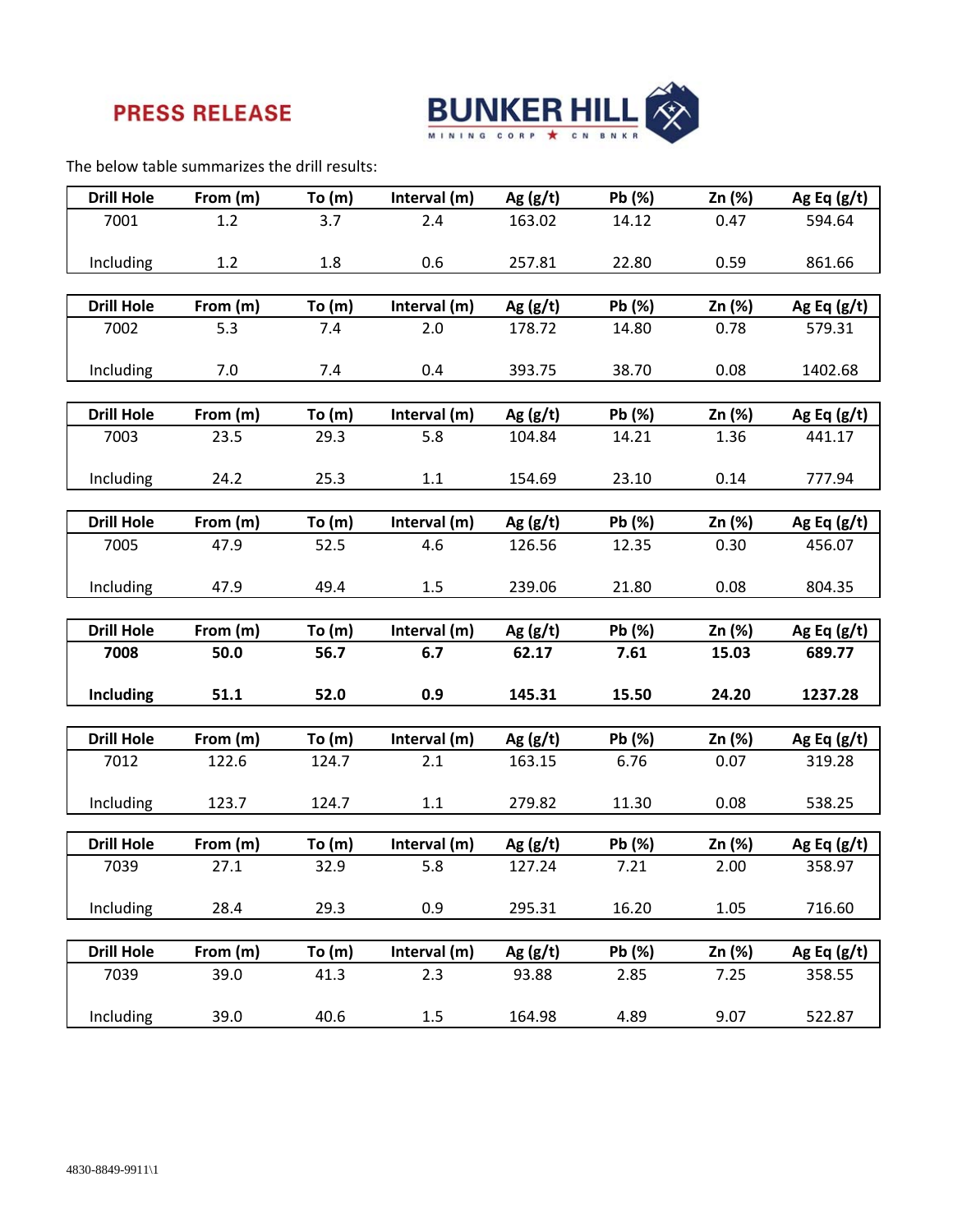

| <b>Drill Hole</b> | From (m) | To $(m)$ | Interval (m) | Ag $(g/t)$ | Pb (%) | Zn (%) | Ag Eq $(g/t)$ |
|-------------------|----------|----------|--------------|------------|--------|--------|---------------|
| 7039              | 100.2    | 108.9    | 8.7          | 31.35      | 2.52   | 6.56   | 281.69        |
| Including         | 103.1    | 104.2    | 1.1          | 66.54      | 5.19   | 16.40  | 663.24        |
|                   |          |          |              |            |        |        |               |
| <b>Drill Hole</b> | From (m) | To(m)    | Interval (m) | Ag $(g/t)$ | Pb (%) | Zn (%) | Ag Eq $(g/t)$ |
| 7035A             | 20.4     | 28.1     | 7.6          | 165.52     | 4.98   | 1.22   | 303.45        |
| Including         | 20.4     | 22.0     | 1.5          | 110.29     | 8.76   | 1.53   | 376.68        |

(Reported intercepts are not true widths as there is currently insufficient data to calculate true orientation in space. Prices *used to calculate Ag Eq grades are as follows: Zn= \$1.00/lb, Pb=\$0.85/lb, Ag=\$20/Oz)*

### **Figure 3: Drill Cores (hole 7035A 5' 20OPT)**

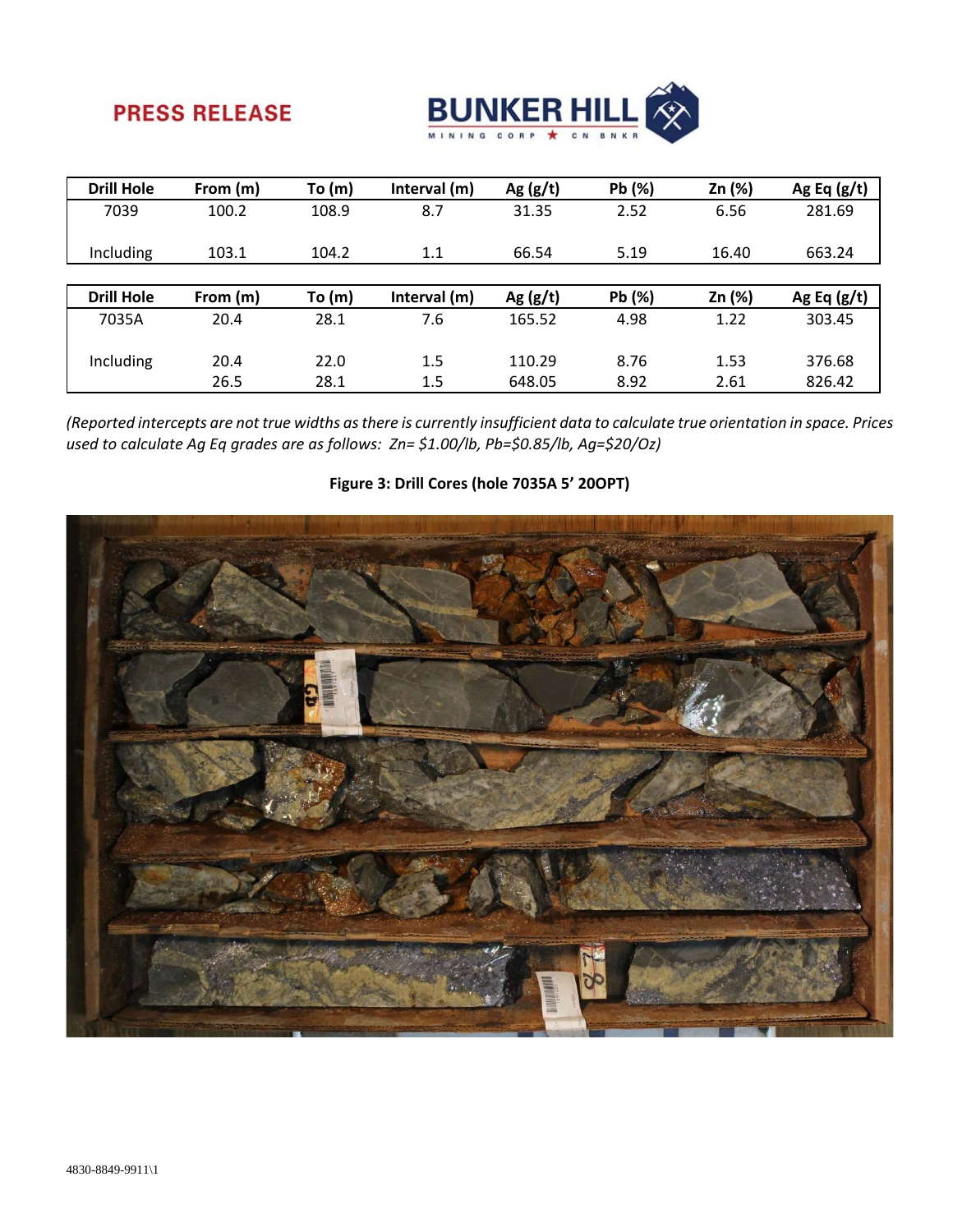

#### **Technical Information**

The diamond drilling program used HQ-size core. Bunker Hill followed standard QA/QC practices to ensure the integrity of the core and sample preparation through to delivery of the samples to the assay lab. The drill core was stored in a secure facility, photographed, logged and sampled based on lithologic and mineralogical interpretations. Standards of certified reference materials, field duplicates and blanks were inserted as samples shipped with the core samples to the lab.

ALS Global was used to provide analytical services and all results comply with both NI 43‐101 and industry standards. ALS Global holds an industry standard ISO 17025 accreditation, specifying general requirements for laboratory performance.

#### **Qualified Person**

Mr. Scott E. Wilson, CPG, President of Resource Development Associates Inc. and a consultant to the Company, is an Independent "Qualified Person" as defined by NI 43‐101 and is acting at the Qualified Person for the Company. He has reviewed and approved the technical information summarized in this news release.

#### **About Bunker Hill Mining Corp.**

Bunker Hill Mining Corp. has an option to acquire 100% of all saleable assets at the Bunker Hill Mine. Information about the Company is available on its website, www.bunkerhillmining.com, or within the SEDAR and EDGAR databases.

For additional information contact:

Sam Ash, President and Chief Executive Officer +1 208 786 6999 sa@bunkerhillmining.com

#### **Cautionary Statements**

Certain statements in this news release are forward-looking and involve a number of risks and uncertainties. Such forward-looking statements are within the meaning of that term in Section 27A of the Securities Act of 1933, as amended, and Section 21E of the Securities Exchange Act of 1934, as amended, as well as within the meaning of the phrase *'forward‐looking information' in the Canadian Securities Administrators' National Instrument 51‐102 – Continuous* Disclosure Obligations. Forward-looking statements are not comprised of historical facts. Forward-looking statements include estimates and statements that describe the Company's future plans, objectives or goals, including words to the effect that the Company or management expects a stated condition or result to occur. Forward-looking statements may be identified by such terms as "believes", "anticipates", "expects", "estimates", "may", "could", "would", "will", or "plan". Since forward-looking statements are based on assumptions and address future events and conditions, by their very *nature they involve inherent risks and uncertainties. Although these statements are based on information currently* available to the Company, the Company provides no assurance that actual results will meet management's expectations. Risks, uncertainties and other factors involved with forward-looking information could cause actual events, results, performance, prospects and opportunities to differ materially from those expressed or implied by such forward-looking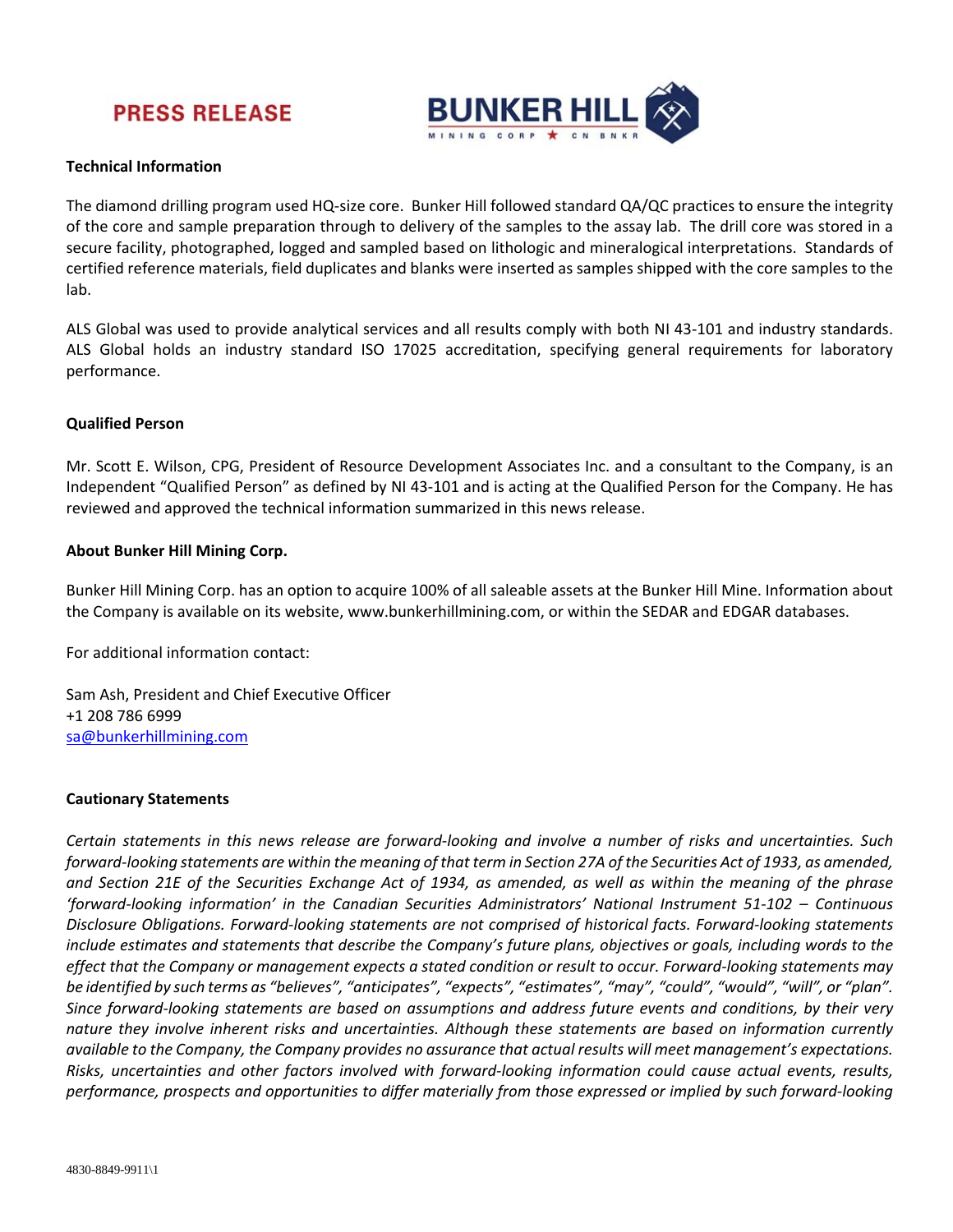

information. Forward looking information in this news release includes, but is not limited to, the Company's intentions regarding its objectives, goals or future plans and statements. Factors that could cause actual results to differ materially from such forward-looking information include, but are not limited to: the ability to predict and counteract the effects of COVID-19 on the business of the Company, including but not limited to the effects of COVID-19 on the price of commodities, capital market conditions, restriction on labour and international travel and supply chains; failure to identify mineral resources; failure to convert estimated mineral resources to reserves; the inability to complete a feasibility study which recommends a production decision; the preliminary nature of metallurgical test results; delays in obtaining or failures to obtain required governmental, environmental or other project approvals; political risks; changes in equity markets; uncertainties relating to the availability and costs of financing needed in the future; the inability of the Company to budget and manage its liquidity in light of the failure to obtain additional financing, including the ability of the Company to complete the payments pursuant to the terms of the agreement to acquire the Bunker Hill Mine Complex; inflation; changes in exchange rates; fluctuations in commodity prices; delays in the development of projects; capital, *operating and reclamation costs varying significantly from estimates and the other risks involved in the mineral* exploration and development industry; and those risks set out in the Company's public documents filed on SEDAR. Although the Company believes that the assumptions and factors used in preparing the forward-looking information in this news release are reasonable, undue reliance should not be placed on such information, which only applies as of the date of this news release, and no assurance can be given that such events will occur in the disclosed time frames or at all. The Company disclaims any intention or obligation to update or revise any forward-looking information, whether as a result of new information, future events or otherwise, other than as required by law. No stock exchange, securities *commission or other regulatory authority has approved or disapproved the information contained herein.*

#### **Cautionary Note to United States Investors Concerning Estimates of Measured, Indicated and Inferred Resources**

This press release has been prepared in accordance with the requirements of the securities laws in effect in Canada, which differ from the requirements of U.S. securities laws. Unless otherwise indicated, all resource and reserve estimates included in this press release have been disclosed in accordance with NI 43-101 and the Canadian Institute of Mining, Metallurgy, and Petroleum Definition Standards on Mineral Resources and Mineral Reserves. NI 43-101 is a rule *developed by the Canadian Securities Administrators which establishesstandardsfor all public disclosure an issuer makes* of scientific and technical information concerning mineral projects. Canadian disclosure standards, including NI 43-101, *differsignificantly from the requirements of the United States Securities and Exchange Commission ("SEC"), and resource* and reserve information contained in this press release may not be comparable to similar information disclosed by U.S. companies. In particular, and without limiting the generality of the foregoing, the term "resource" does not equate to the term "reserves". Under U.S. standards, mineralization may not be classified as a "reserve" unless the determination has been made that the mineralization could be economically and legally produced or extracted at the time the reserve determination is made. The SEC's disclosure standards normally do not permit the inclusion of information concerning "measured mineral resources", "indicated mineral resources" or "inferred mineral resources" or other descriptions of the amount of mineralization in mineral deposits that do not constitute "reserves" by U.S. standards in documents filed with the SEC. Investors are cautioned not to assume that any part or all of mineral deposits in these categories will ever be converted into reserves. U.S. investors should also understand that "inferred mineral resources" have a great amount of uncertainty as to their existence and great uncertainty as to their economic and legal feasibility. It cannot be assumed that all or any part of an "inferred mineral resource" will ever be upgraded to a higher category. Investors are cautioned not to assume that all or any part of an "inferred mineral resource" exists or is economically or legally mineable. Disclosure of "contained ounces" in a resource is permitted disclosure under Canadian regulations; however, the SEC normally only permits issuers to report mineralization that does not constitute "reserves" by SEC standards as in-place tonnage and grade without reference to unit measures. The requirements of NI 43-101 for disclosure of "reserves" are also not the same as those of the SEC, and reserves disclosed by the Company in accordance with NI 43-101 may not